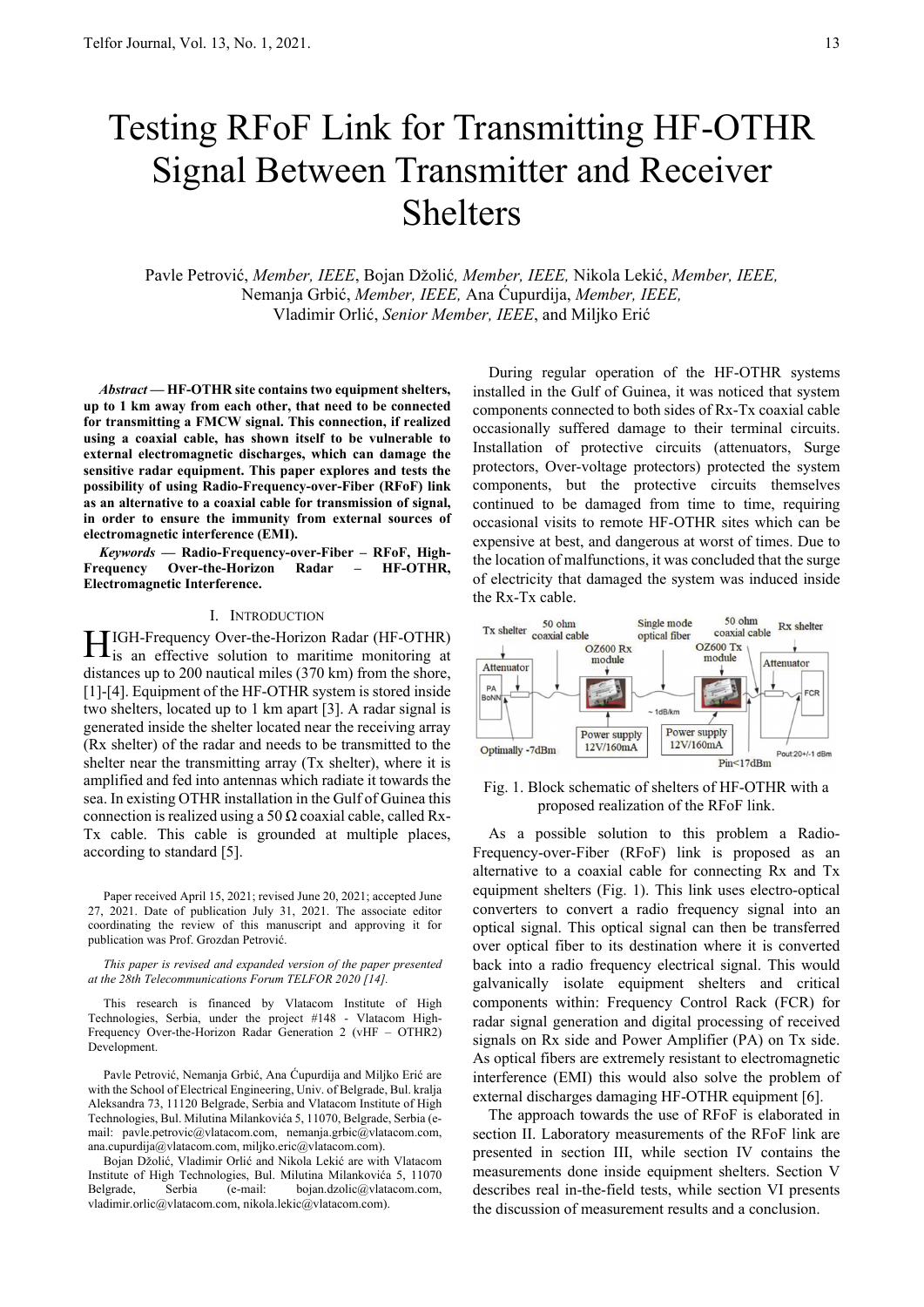### II. RADIO-FREQUENCY-OVER-FIBER LINK

To combat these surges of electricity which can damage the equipment, the solution described in this paper was proposed. Instead of transmitting the signal from Rx to Tx shelters via the coaxial cable, the Radio-Frequency-over-Fiber link would be used. Various RFoF architectures can be found nowadays in practical use [7], including the ones implemented with commercial ICs [8] and those implemented in dedicated CMOS technology [9], [10] – for both fronthaul and downlink connection applications.

For this purpose, RFoF link was realized using a pair of OZ600 modules (Table 1), manufactured by Optical Zonu [11]. RFoF link consists of two separate modules, installed in Rx and Tx containers as shown in Fig. 2, connected with a single-mode optical fiber. To the best of the authors' knowledge, the RFoF link in question so far has not been tested for the extremely low-noise application such as HF-OTHR.

TABLE 1: PARAMETERS OF INTEREST FOR OZ600 MODULES TAKEN FROM THE DATASHEET.

| TROM THE DATABILET.  |                                |
|----------------------|--------------------------------|
| <b>Parameter</b>     | Value                          |
| Gain                 | 3dB                            |
| Max. Input power     | $17 \text{ dBm}$               |
| Bandwidth            | $10$ kHz $-3.3$ GHz            |
| Phase characteristic | Linear, group delay variations |
|                      | listed for frequencies higher  |
|                      | than 30 MHz only.              |
| Input/Output         | 50 $\Omega$                    |
| Impedance            |                                |
| Noise Figure         |                                |

To be able to apply it as a connection between Rx and Tx shelters the following parameters had to be met:

- Gain/losses: Output signal must not drop below -7 dBm;
- Phase characteristic must be linear;
- Noise figure: it must not introduce any excess noise compared to coaxial cable (>120 dB below signal);
- Phase noise: it must not raise phase noise of the signal compared to coaxial cable (>100 dB below signal).

Power budget for Rx-Tx link was calculated and given in Fig. 1. Additionally, Noise Figure is given in [12] to be 40 dB. Maximal output power of FCR is 20 dBm. This power is attenuated by 10 dB before RFoF in order to protect the output of radar in case of malfunction of RFoF. This gives the theoretical limit of the signal to noise ratio (SNR) of around 90 dB for a signal with 100 kHz bandwidth [13]. This SNR was deemed high enough for usage in HF-OTHR. It is worth noting that this SNR is calculated for a situation when only thermal noise is present at the input of RFoF link. In real applications other sources of noise can also be present: in this implementation most dominant is quantization and phase noise of Digital-to-Analog converters in FCR. However, as these sources of noise exist regardless of what is used to connect Rx and Tx shelters, this analysis implies that realization of RFoF itself will not introduce significant noise into the system, which could degrade performance. After demodulation, FFT is performed on the signal which produces a system gain proportional to the duration of the sample, which improves SNR in the final result.



Fig. 2. RFoF transmitter, located in HF-OTHR Rx shelter (top) and RFoF receiver located in HF-OTHR Tx shelter (bottom).

## III. RFOF LABORATORY TESTING

RFoF link had to be tested locally, in order to assure its proper operation before being integrated into existing systems, because any repair work after installation becomes progressively more difficult due to the remote location of HF-OTHR sites. A series of tests were performed on the RFoF link to quantify the parameters listed in the previous chapter. Firstly, the gain and the linearity of the phase were tested using the Vector Network Analyzer (VNA) Bode 100, as shown in [14]. 2-port calibration was performed before the measurement at the ends of coaxial connectors. The frequency band at which the module was tested was between 4.4 MHz and 5 MHz. The reason for that was because receiver modules used for later tests were optimized to operate in that band. The results showed a gain of around 5 dB in the band of interest, which is slightly higher than listed in the datasheet. Additionally, phase characteristic seemed to be linear.

Due to the way RFoF conversion is done, every 1 dB of losses in optical power corresponds to a 2 dB loss in RF power [12]. However, due to the low losses of modern optical fibers, it can be concluded that for distances of up to 1 km, which are of interest, the RFoF link would still have a positive net gain [15].

Due to phase linearity, the group delay for the RFoF link is constant for the bandwidth of interest. To confirm this, measurement was done on a more sophisticated device, specifically ZND Rhode & Schwarz Two-port network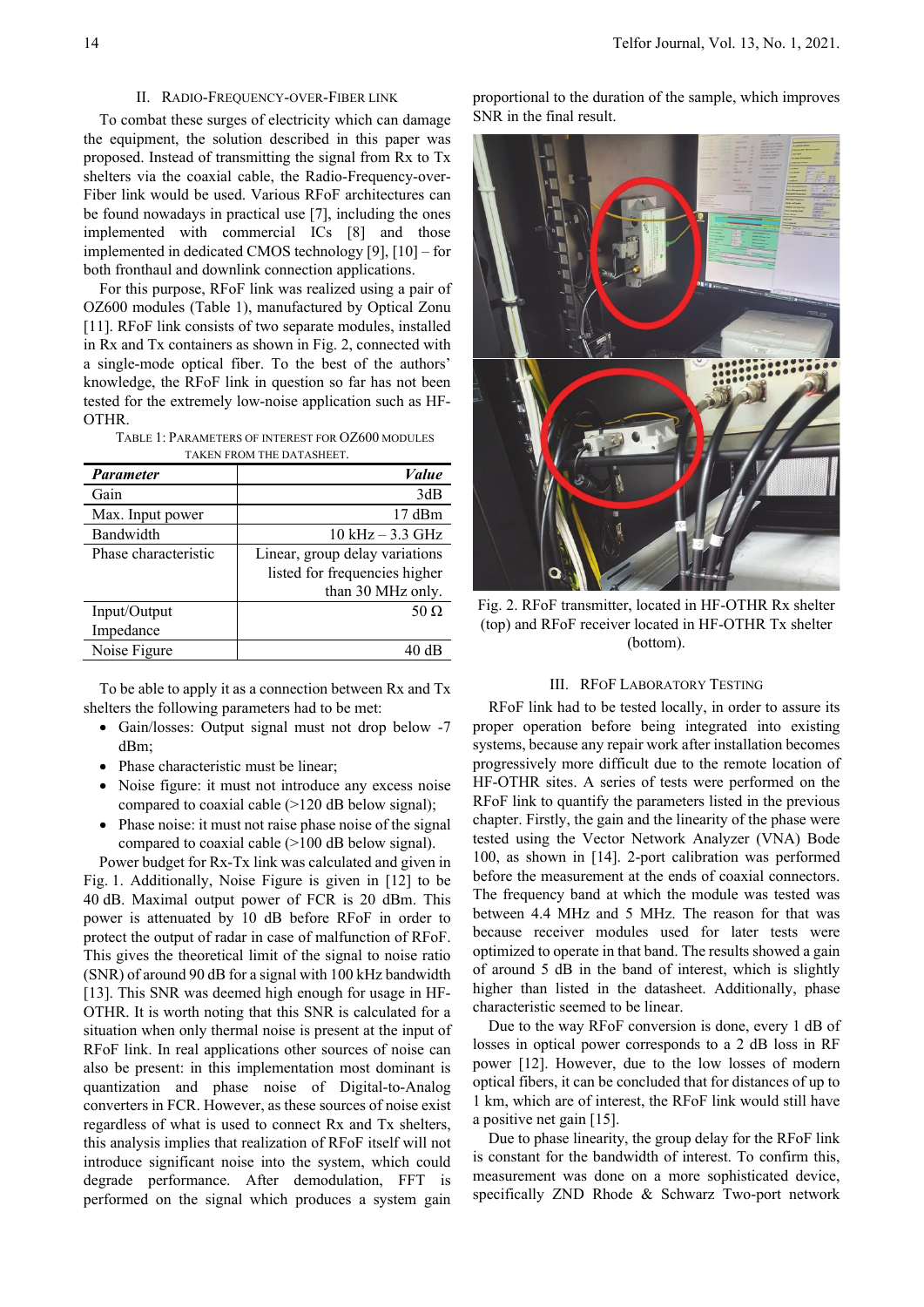analyzer. The results confirmed the measurement of Gain, as shown in Fig. 3. Additionally, this new set of measurements showed a constant group delay value of around 258 ns from 4 MHz to 11 MHz when a 50 m optic fiber was used as shown in Fig. 4, which is consistent with earlier measurements and appropriate for usage in an Rx-Tx line without introducing unwanted signal distortion.





Fig. 3. Gain of RFoF link measurement from 4 to 11 MHz measured on R&S ZND Network Analyzer.



Fig. 4. Group delay measurement from 4 to 11 MHz measured on R&S ZND Network Analyzer.

Similar measurements can also be performed on-site to calculate the exact delay that the RFoF connection will introduce in the signal path. Then, HF-OTHR can be calibrated for this length, so as not to offset its range estimation due to delay. The same calibration is performed when the Rx-Tx cable is coaxial, so no additional changes to the system and signal processing need to be implemented. It is worth noting that optical fibers found commercially have a very low delay per unit length, so total delay of the signal is expected to be comparable to the delay in coaxial cable. All (declared and measured) properties of OZ600 modules and resulting RFoF link confirmed good potential for use in real applications.

## IV. TESTING IN HF-OTHR SHELTERS

Any excess noise inserted on the line between Rx and Tx shelters will be amplified by PA and radiated, which can

severely impair the ability of the system to discern distant targets. For that reason, the amount of noise inserted with RFoF link between FCR and PA needs to be compared to the amount of noise existing when PA is connected to FCR with a coaxial cable. To measure the level of noise inserted by RFoF link, external sources of noise had to be excluded, because they would be picked up by receiving antennas regardless of whether a coaxial cable or RFoF is used. Additionally, the receiver of HF-OTHR has a much finer frequency resolution than any Spectrum Analyzers (SA) the authors had access to. This allows the mean noise level to be reduced sufficiently so that the phase noise levels can be gauged with great precision. It is for this reason that noise measurements were performed in the shelters of HF-OTHR, using its transmitter, Power amplifier, and receiver modules.

The measurement setup for comparing the amount of noise with and without the RFoF link is shown in Fig. 5. In the control setup the only difference was that instead of RFoF link, a coaxial cable was used. RER1 and RER2 are receiver racks, each of which contains eight receiver modules. Attenuators at both ends of connection between Rx and Tx serve a dual purpose of attenuating a signal to an optimal level for PA, and protecting equipment (FCR and PA) by providing a good impedance match for both of them in case a connection between them is removed for any reason. To test both a coaxial cable connection and RFoF link, a set of measurements with a sinusoidal excitation was performed.



Fig. 5. Measurement setup for measuring noise and phase noise insertion of RFoF link.

Instead of a regular chirp signal, the FCR was set to emit a sinusoidal signal at the frequency of 4.6 MHz, for the predefined duration of around 67 seconds, which is equal to 256 chirp intervals. That signal is transmitted towards the PA, amplified, then attenuated to a sufficient level, and divided across the sixteen receiver channels of HF-OTHR. There, a signal is demodulated by a sinusoidal signal at a frequency that is 80 Hz away from the received signal. This, after IQ demodulation, leads to a demodulated signal in the form of a complex sinusoid at the frequency of -80 Hz. The demodulated signal is sampled with an Analog-to-Digital converter at the frequency of sampling of  $V_{sample} \approx 6$  kS/s.

A Fast Fourier Transform (FFT) was performed on the resulting samples and a part of the spectrum between - 280 Hz and 120 Hz was compared for a coaxial connection and RFoF connection. The frequency resolution of this FFT is Δ*f*=0.015022 Hz, which is much finer than the resolution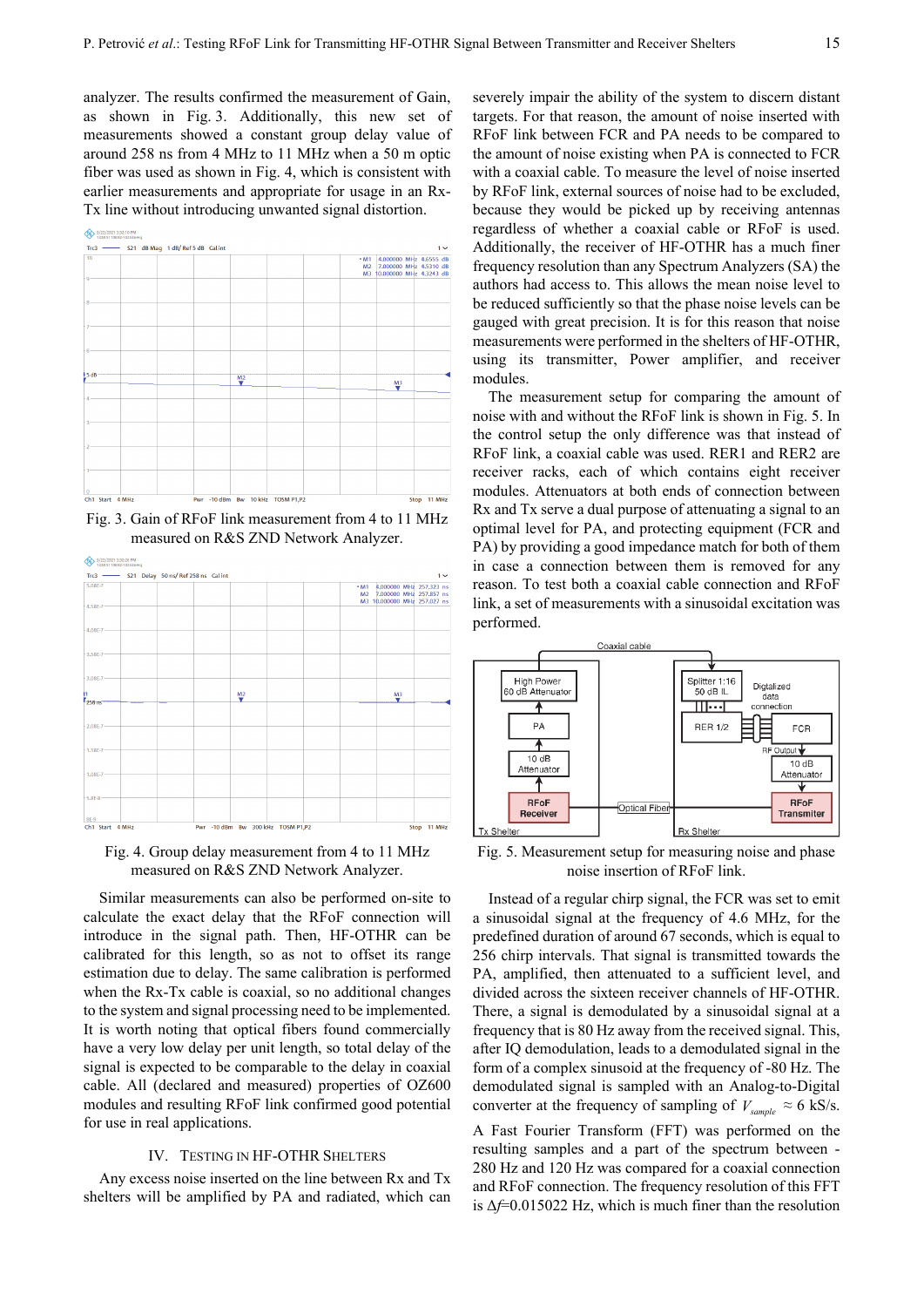of most commercially available spectrum analyzers.

When it comes to noise levels and phase noise levels, HF-OTHR requirements are extremely strict:

- Noise level after demodulation has to be at least 120 dB below the nominal level for a given frequency resolution;
- Phase noise after demodulation at  $\pm 2$  Hz from a demodulated sinusoidal signal has to be at least 100 dB lower than the signal.



Fig. 6. Noise measurement when Tx and Rx are connected with a coaxial cable (top) and RFoF link (bottom).

Fig. 6 shows the results of this measurement, for receiver channel 1, when FCR and PA are connected using a coaxial cable as well as the results of the same measurement when a connection is realized via an RFoF link. Both of these figures show a spectrum of demodulated signal in a logarithmic scale, relative to a nominal receiver signal level of -45 dBm.

Measurements with chirp signals were also performed. Measurement setup was the same, only instead of emitting a continous sinusoidal signal, FCR was set up so that it emits chirps of aproximate duration of 260 ms. The time of measurement stays the same, at 67 seconds. Emitted and reference signals were again separated in frequency by 80 Hz, which leads to a simulation of radar target at the 20*th* resolution cell. On this set of chirps both the Range and Doppler processing algorithms were performed [1], [16]. Results of these measurements are shown in Fig. 7. From both Fig. 6 and Fig. 7 it can be concluded that strict requests in the quantitative level of noise figure and phase noise, as given above, are completely met.

## V. RFOF LINK MEASUREMENTS IN THE FIELD

As RFoF link showed satisfying results in the laboratory setting, it finally qualified for installation within the operational HF-OTHR system [17]. The system chosen for installation is located in the region of West Africa, the Gulf of Guinea, where RFoF link installation has been performed in November 2020.



Fig. 7. Range-Doppler map of a simulated radar target when Rx-Tx connection is realized via coaxial cable (top) and via RFoF link (bottom).

The transmitter and receiver of RFoF were connected via already existing optical fiber between Rx and Tx shelter, as shown in Fig. 8. After installing an appropriate attenuation to adjust the signal level at the input of the PA, the radar was switched on and ran in regular operation. In the same way, as the link was tested in the laboratory [15], two sets of measurements were performed, using a sine signal and using an FMCW signal. The main difference from previously described tests was that now, instead of the signal being coupled over attenuator, the signal was emitted by a Tx antenna array, and echoes reflected from the environment were picked up using an Rx antenna array. For that reason, a higher level of external noise enters the receiver [18], as illustrated in achieved noise measurements in Fig. 9. Alongside that, reflections of radio waves in the HF band from the sea result in the characteristic Bragg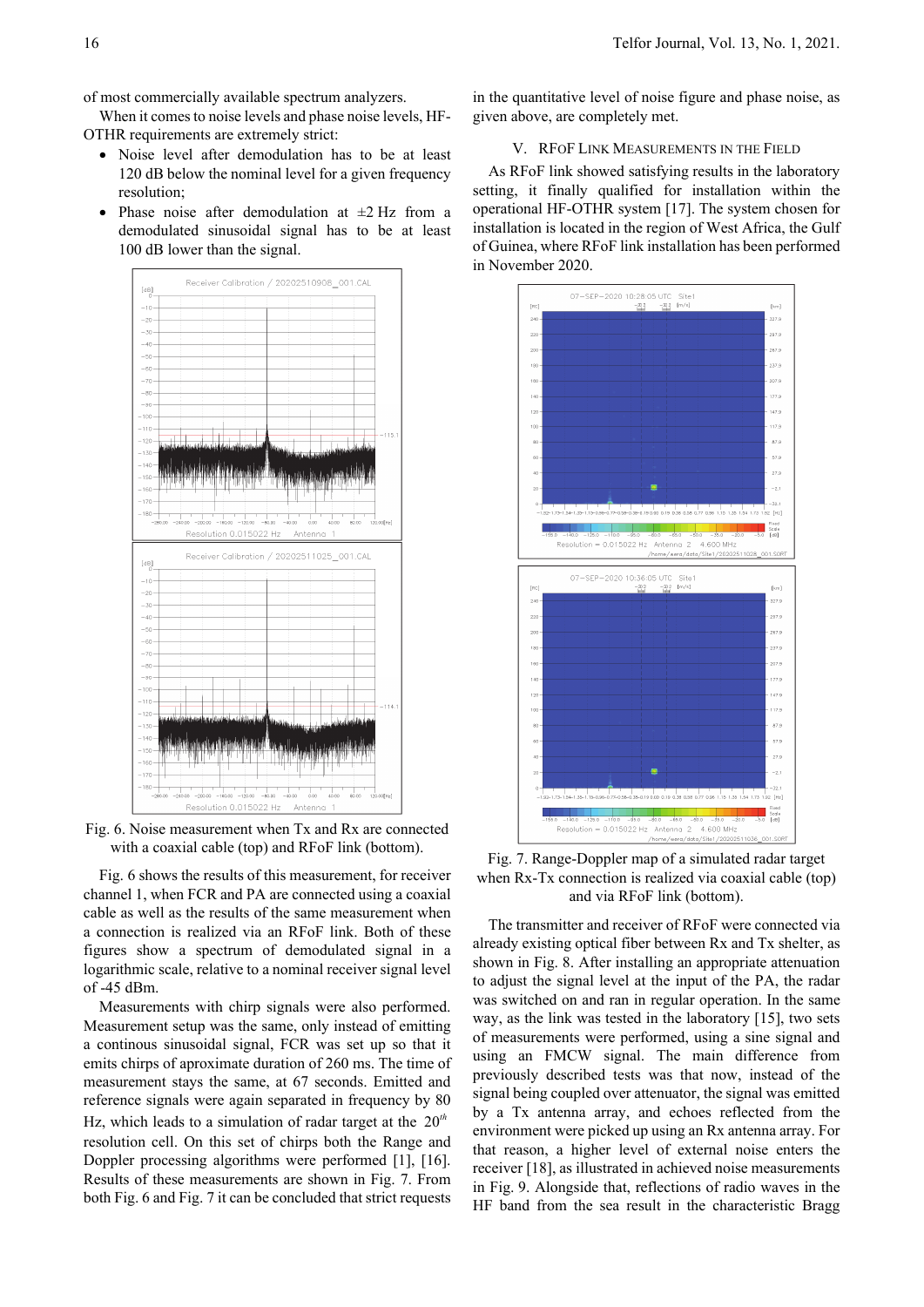scattering [1], which can be seen in Fig. 10 as two vertical lines of strong reflections in the Range-Doppler map.

Fig. 10 shows that there is significantly more noise in the system now, when compared to measurements in the laboratory, being a result of the presence of all the external noise, regularly pronounced in the High-Frequency band.

Bragg lines are seen in Fig. 10, which stretch for a significant portion of the range axis, correspond to signal reflected by Bragg scattering from sea waves at different ranges from the radar. As it can be seen in both Fig. 9 and Fig. 10, the results of corresponding measurements with a coaxial cable and an RFoF link practically do not differ at all in either the noise level or the range at which Bragg lines are present – representing the measure important in practice, as it is correlated to the maximum range of detection for the particular radar. Strict requests in the quantitative level of noise figure and phase noise are not completely met in this case, due to external noise that enters the system at the receiving antennas. However, it can be seen that the quantitive level of noise in both cases, using a coaxial cable and an RFoF link, are the same. This further shows that RFoF link does not introduce any excess noise. These results showed in the field that a coaxial cable could be replaced with an RFoF link in HF-OTHR system without any loss in performance.



Fig. 8. Measurement setup in the field.

It is also worth noting that, during the 5 months since RFoF link has been installed in the field, no failures in the Rx-Tx line were reported. Several storms with lightning strikes that damaged other sensitive systems in the vicinity of HF-OTHR site happened during the same period, but the HF-OTHR system with RFoF link continued its operation completely unimpeded, causing no need for any maintenance activities. In this manner, the practical value of the solution presented in this paper has been additionally confirmed.

Analysis from the point of financial aspects shows that RFoF link implementation leads to approximately 3 times higher initial costs, in comparison with a traditional coaxial cable solution. Nevertheless, this financial cost is directly compensated through savings achieved in avoiding only one intervention for maintenance in the field, done by engaging human resources. According to experience in HF-OTHR systems' employment, this initial investment in an RFoF link pays out in around one month of practical use. In future work, it would be of interest to explore the possible benefits of using RFoF solutions in other segments of HF-OTHR system, such as antenna RF signal links, as an



Fig. 9. Results of noise measurement after demodulation when coaxial cable is used (top) and when RFoF link is used (bottom).



Fig. 10. Range-Doppler map acquired when the system is connected via coaxial cable (top) and RFoF link (bottom).